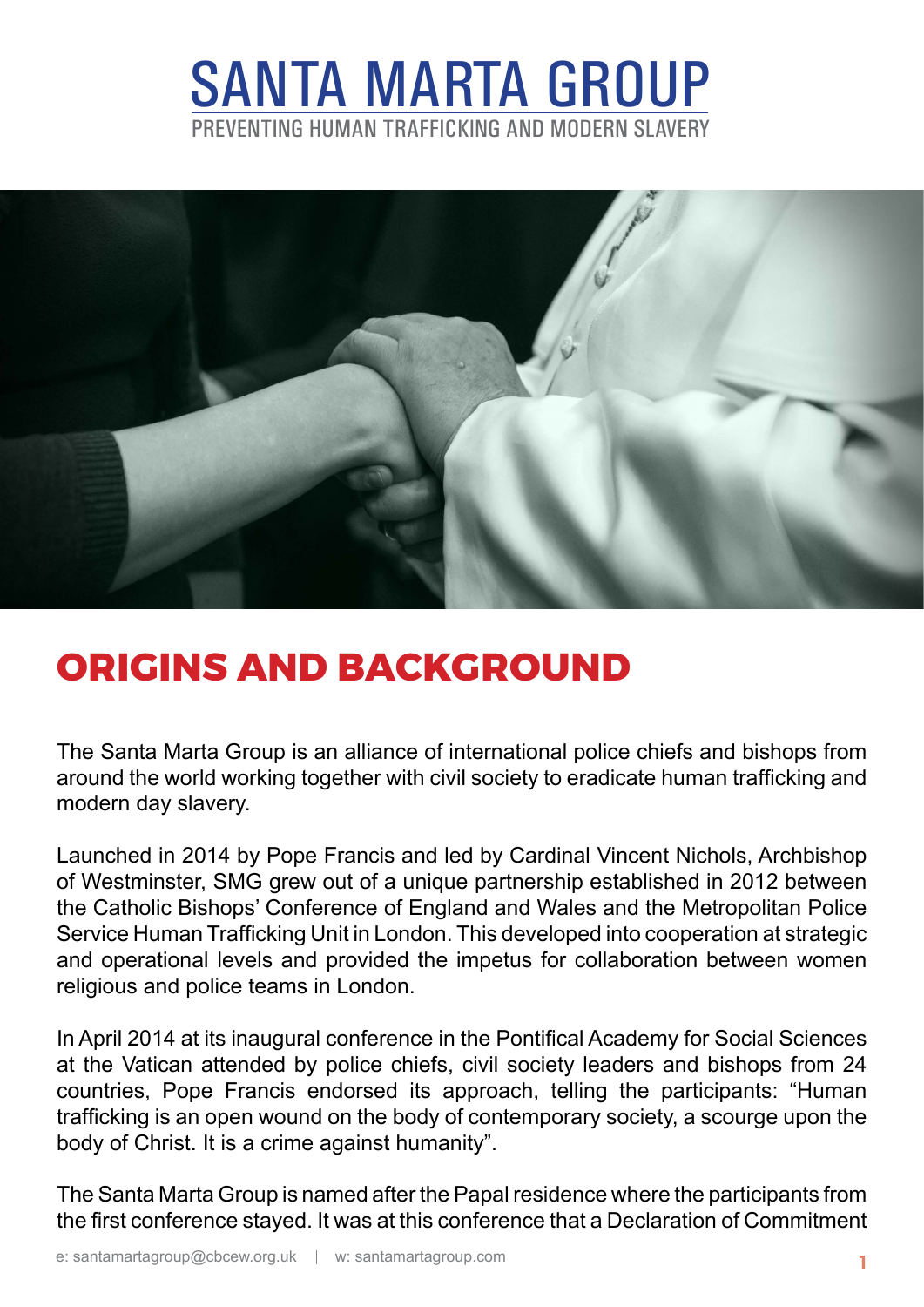

## **origins and background (cont)**

was signed by all the Chiefs of Police present to work together on the international stage to develop strategies in prevention, pastoral care and re-integration, always putting the victims of human trafficking first.

Since then, two conferences of the Santa Marta Group have taken place, one in London in December 2014 and most recently, in Madrid in October 2015.

The conferences have established networking, exchanges in best practice, case studies, and focused future directions. These conferences serve to unite leaders across borders to help them deal with this international crime, estimated by the United Nations to be worth \$32bn a year.

However, the SMG is not a series of conferences but a process that identifies issues of modern slavery and brings together those who have the decision-making authority to implement strategic change, from legislative changes to improved funding and use of resources.

At the heart of this work is creating trust, partnerships, and processes that are enduring, focusing on the dignity and protection of the human person, especially women, who are about 65% of all persons trafficked and enslaved.